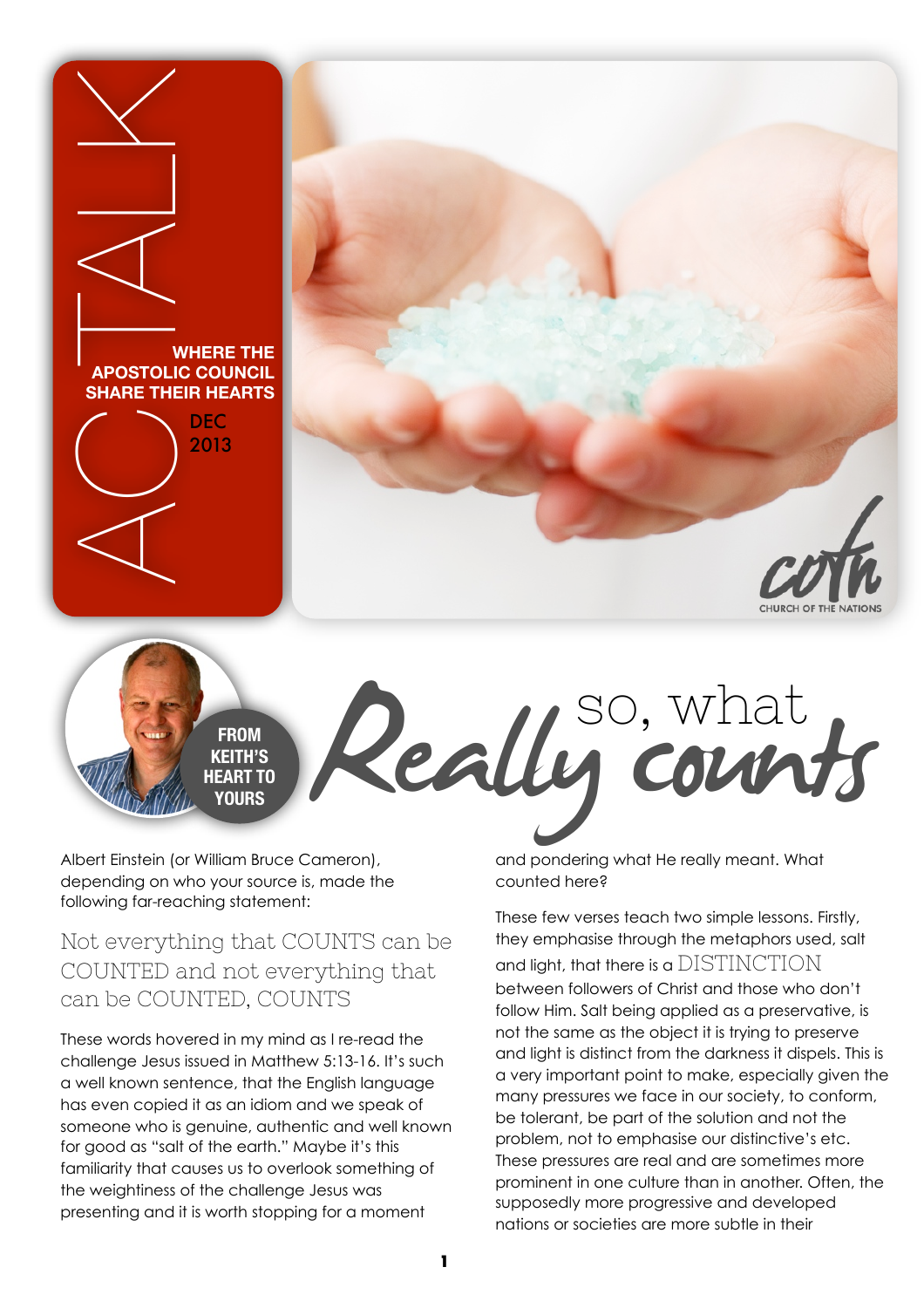opposition to and persecution of the church, while other countries are open in their denial of religious freedom and intolerant of the right to believe and practice the tenets of the Word of God. So, there is a rightful and necessary place for authentic "apartness" on the part of the church and a time for us not to apologise for that very distinctiveness.

However, the text goes on to emphasise another, equally important dimension, one that is all too often overlooked or underemphasised in our day. Jesus implies that the value of the salt is not in its distinctiveness from the thing it's meant to preserve, but in the *very action of preserving*, in the very demonstration of it being true to its nature, in the exercising of its very reason to exist. Likewise, light has value insofar as it *functions as a dispeller of darkness*, bringing clarity and security to all who benefit from it. In other words, what counts is the INFLUENCE of these two commodities.

It would come as a major surprise if this was a new revelation to anyone reading this article, as we grow up being taught these two dynamics. What is the surprise though, is how easy it is to become content with celebrating the first and not practicing the second. Too much of what passes for modern day Christianity seems to be an attempt to stay 'pure", stay "true" to our essentials in the face of stiff opposition from the world. So, we defend our basic tenets at all costs; we judge what is at odds with our understanding of the truth. We far more comfortably settle for DISTINCTION. Our argument is that if people don't know WHAT salt is or WHAT light is, they will never know saltiness or brightness. Of course, this is correct and necessary, but, if that's ALL we do, we settle for SURVIVAL.

If, however, we understand that it's in the very nature of salt to preserve something fragile, arrest decay and rot and, enhance the taste of something; if we accept that the very nature of light is push back darkness, facilitate freedom of safe movement and remove fear, we will never aim for *distinction* and *distinctiveness* only, but will relish the idea that we can *influence* our society in the way that Jesus did so effectively and efficiently. My guess is that we shy away from an engagement with society far too easily and that we excuse this action on the grounds of "we're powerless to do anything about …." May I suggest that it's less to do with powerlessness and more to do with intimidation, threat or personal comfort?

How do we overcome our reluctance to or fear of being influencers in our society? I believe we have to come to the place where we

- SURRENDER fully to Father's will for us
- SACRIFICIALLY commit to allow God to use us in changing our society
- SERVING with a servant heart, wherever He may open doors for us

John Stott, in reflecting on these verses, speaks of the fact that Christians have "the power of a dedicated minority" to draw on when it comes to influencing society for the good. He quotes sociologist Robert Belair of Princeton University, who says: "We should not underestimate the significance of the small group of people who have a vision of a just and gentle world."

## The quality of a whole culture<br>may be changed when two<br>percent of its people have a new vision.

As we end 2013 and enter 2014, may we be aware of the fact that not everything that really counts in this life can be counted. What does count is our faithfully being salt of the earth and consistently letting our light shine before men, so they see, through our good deeds, the living illustration of the truths we proclaim, and glorify our Father in heaven.

Keith



KEITH AND SHELLEY du PLESSIS